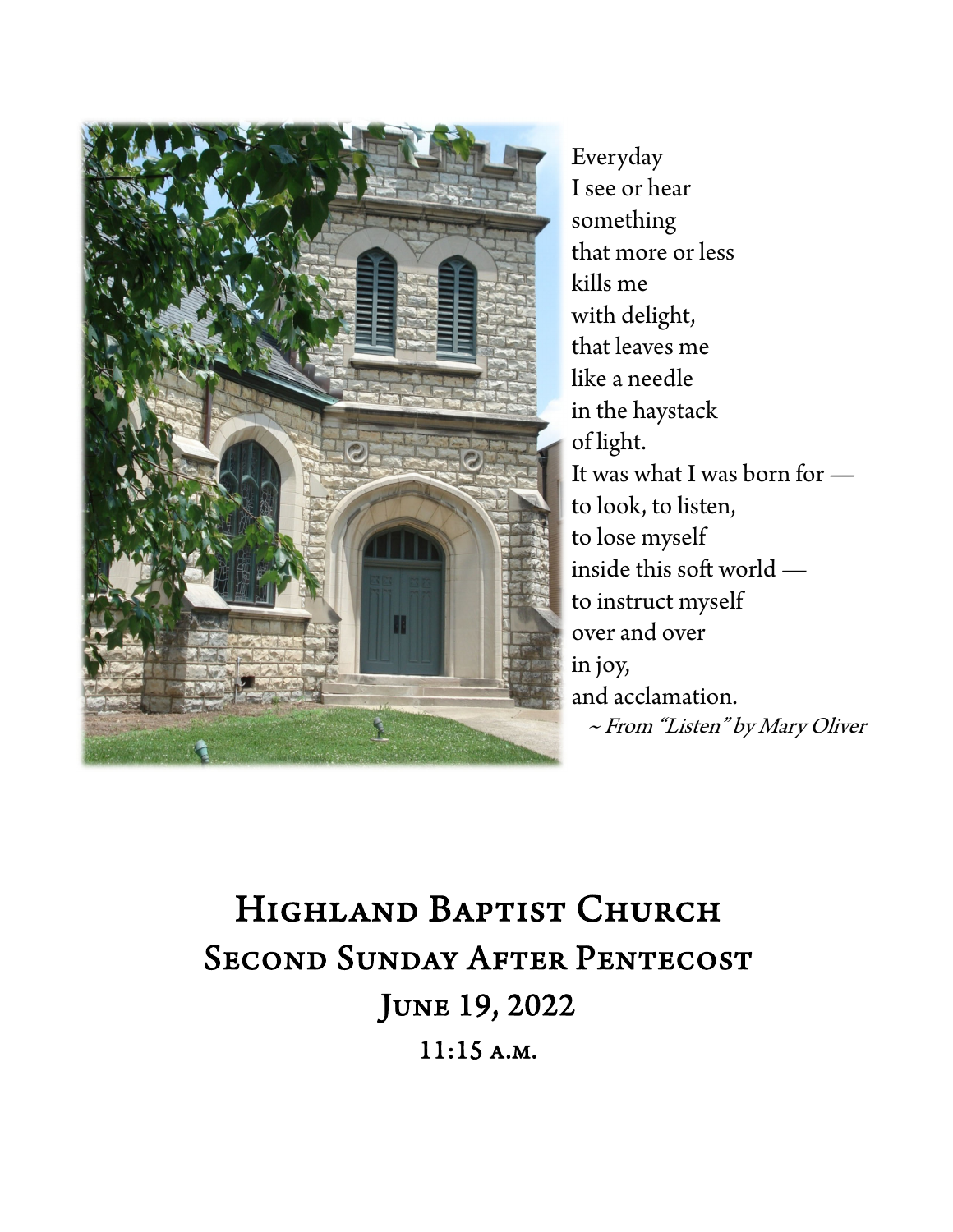Organ Sonata III: Andante tranquillo

### PRAISE THE LORD! YE HEAVENS, ADORE HIM

Lift Thine Eyes from Elijah

Emily Stewart, soprano; Mary Miller, soprano; Hannelore Mehler, mezzo-soprano

Hymn of Praise (335)  $\dagger$ 

Praise the Lord! Ye Heavens, Adore Him

Prayer of Praise Doris Hornbuckle

Glory to the Creator † metals and the control of the control of the control of the control of the control of the control of the control of the control of the control of the control of the control of the control of the cont

Glory to the Creator, and to the Christ, and to the Spirit, One. As it was in the beginning, is now, and ever shall be, world without end. Amen.

#### SIN AND DEATH SHALL NOT PREVAIL

A Reading from Psalm 42 John Dickson

Psalm 42:1-8 (Pew Bible page 504 – OT)

Prayer of Confession **Renee Purtlebaugh** 

God of our lives, oh how we long for you and your greatness to be visible in our midst. We yearn for relief from stress, hope in despair, peace in the chaos, justice and freedom in spaces of oppression. Forgive us our instinct to join the echoes of those who cry "Where is your God?" so quickly when all becomes overwhelming. May we remember that our prayers rise to the one who does not forget, the one whose love is steadfast, the one whose song brings rest in times of weariness, the one whose ears welcome us to name the yearnings of our spirit. Amen.

Words of Assurance

The Exchange of Peace

Hymn † beach spring beach spring beach spring beach spring beach spring beach spring beach spring beach spring

#### Come, Thou Fount of Every Blessing

Come, Thou Fount of every blessing, tune my heart to sing thy grace; streams of mercy, never ceasing, call for songs of loudest praise: teach me some melodious sonnet, sung by flaming tongues above; praise the Mount! I'm fixed upon it, mount of Thy redeeming love.

Here I raise my Ebenezer; hither by Thy help I'm come; and I hope, by Thy good pleasure, safely to arrive at home: Jesus sought me when a stranger, wandering from the fold of God; He, to rescue me from danger, interposed His precious blood.

O to grace how great a debtor daily I'm constrained to be! Let Thy goodness, like a fetter, bind my wandering heart to Thee: prone to wander, Lord, I feel it, prone to leave the God I love; here's my heart, Lord, take and seal it, seal it for Thy courts above.

Call to Worship Felix Mendelssohn

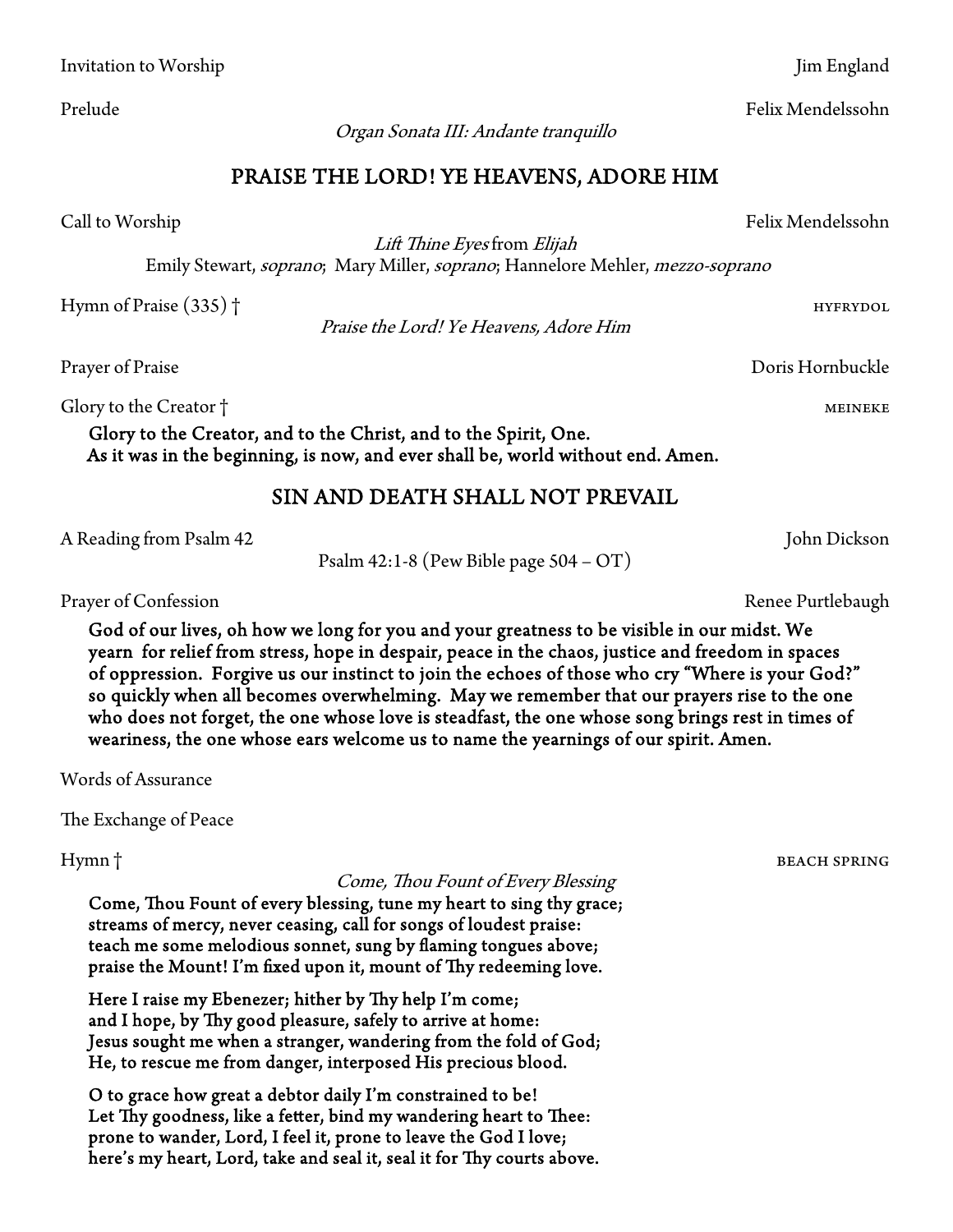## LAW WHICH NEVER SHALL BE BROKEN

The Hebrew Lesson † Mary Alice Birdwhistell

 1 Kings 19:1-15 (Pew Bible pages 336-337 – OT) Children grades K-2 may be dismissed for Children's Worship

Solo Felix Mendelssohn

O Rest in the Lord from Elijah Cameron Carnes, bass

Sermon Mary Alice Birdwhistell

Learning to Listen

#### SO ON EARTH THY WILL BE DONE

Hymn of Response (478) † w zlobie lezy

God Is Calling Through the Whisper

Mission Moment **Margaret Pennington** 

Offertory Prayer Suzanne Bussey

Offertory Felix Mendelssohn

He, Watching Over Israel from Elijah

News for the Community Lauren Jones Mayfield

In response to your decision, we welcome you! We covenant to be the family of God for you in this place. We hope to learn from you, give to you, and receive from you, as we journey in faith together.

Doxology † old hundredthe state of the state of the state of the state of the state of the state of the state of the state of the state of the state of the state of the state of the state of the state of the state of the s

Praise God from whom all blessings flow; Praise God, all creatures here below; Praise God for all that love has done; Creator, Christ, and Spirit, One. Amen.

Benediction Mary Alice Birdwhistell

Postlude Felix Mendelssohn

Organ Sonata II: Allegro maestoso e vivace